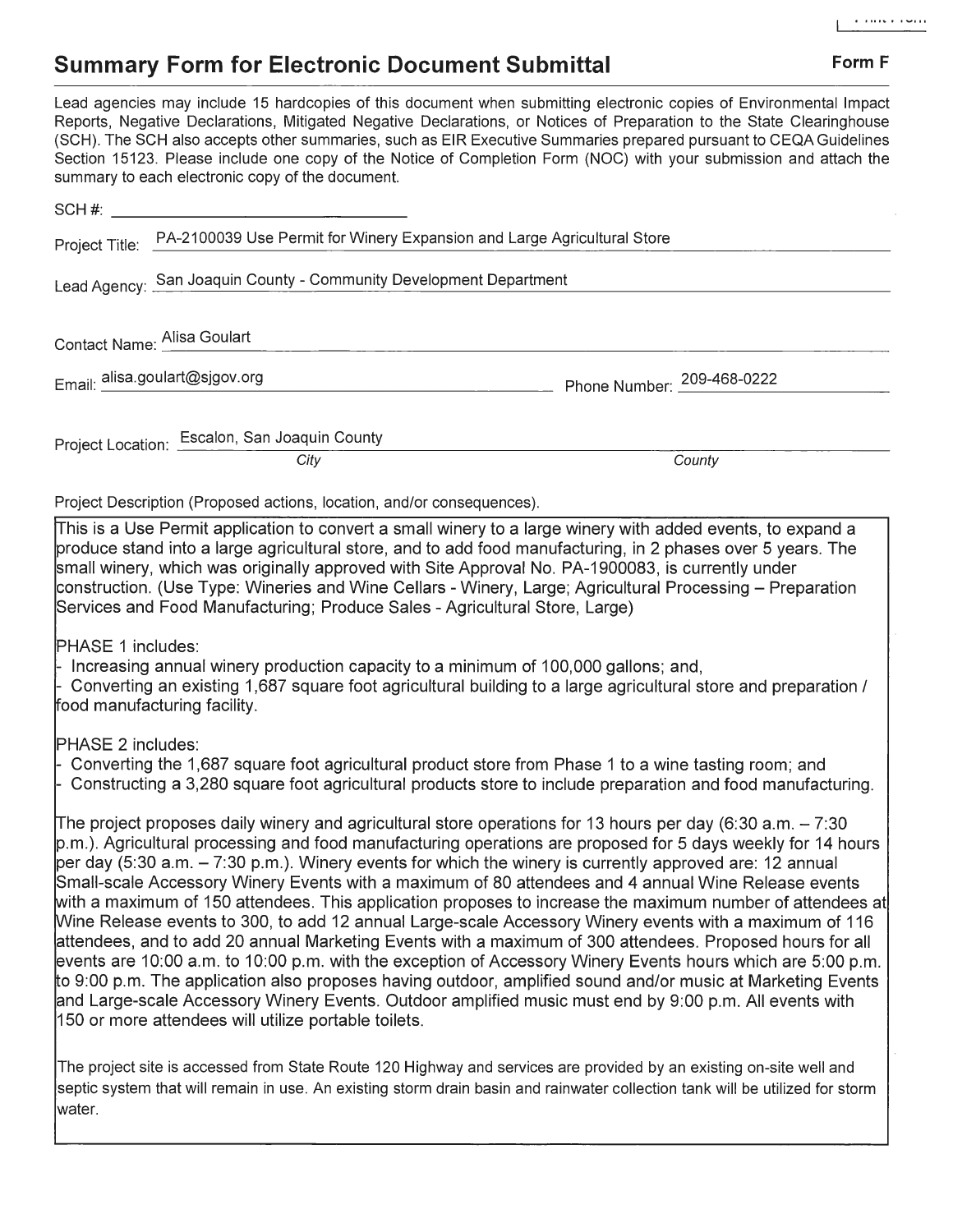Identify the project's significant or potentially significant effects and briefly describe any proposed mitigation measures that would reduce or avoid that effect.

SJCOG responded to this project referral that the project is subject to the SJMSCP. The applicant has confirmed that he will participate in SJMSCP. With the applicant's participation, the proposed project is consistent with the SJMSCP and any impacts to biological resources resulting from the proposed project will be reduced to a level of less-than-significant.